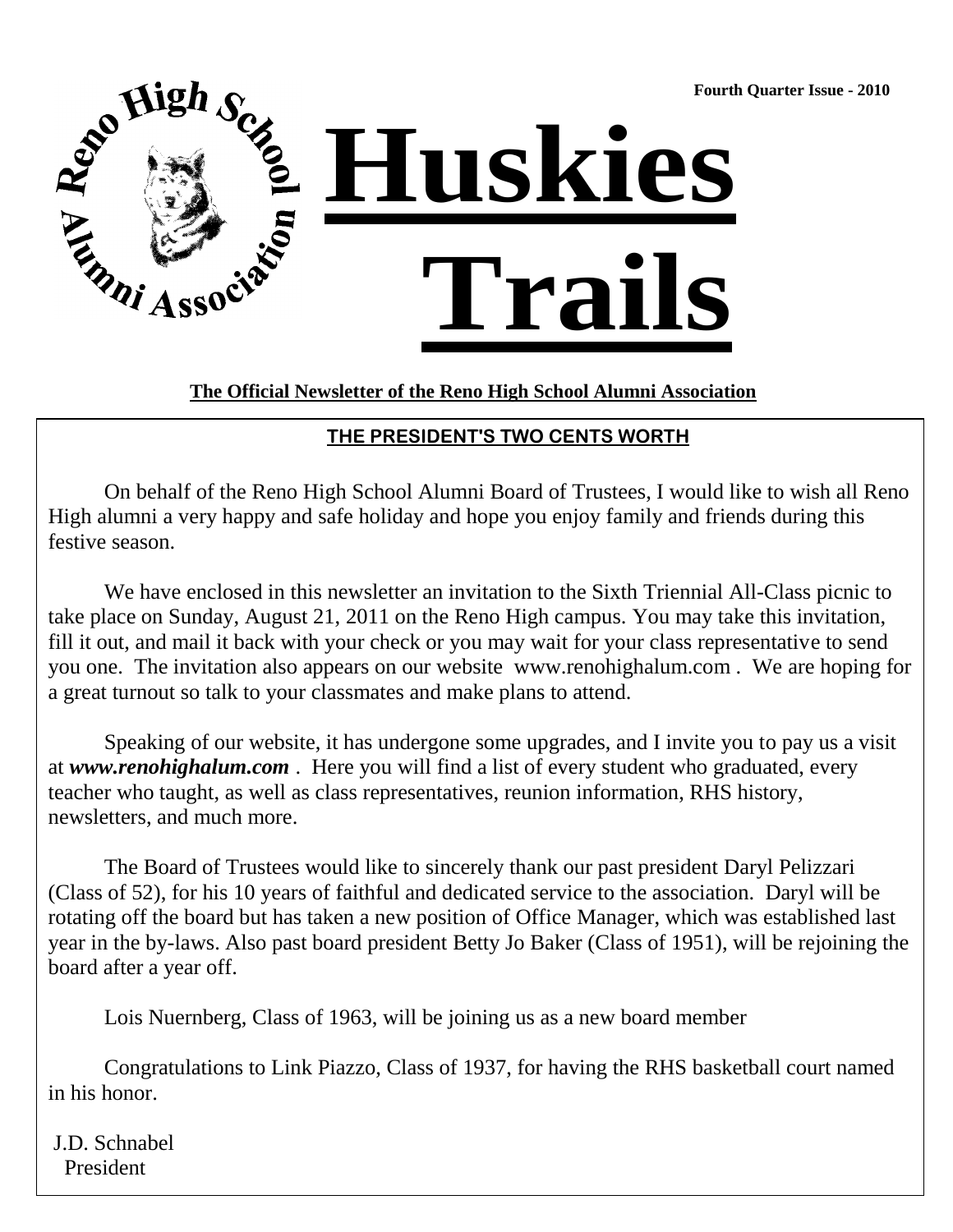### **An old-time staff party**

**What ho – a new tradition appeared last night on the Reno skyline: a Christmas tree standing two stories above the top of the brand-new Harrah"s Hotel, and ringing the hotel"s parapet is a new necklace of gold. Frosty and Santa – donated to the city by Del Chemical"s kingpin Rocco Youse – now stand ten feet high on Belle Isle. The city, Sierra Pacific and Bell Tel crews are putting up candy canes on the streetlamp poles downtown and stringing colored lights across the Truckee. (This daydream is taking place in 1955; a flood two days before Christmas Day would take out those strings of lights and half of downtown with them.)**

**Therefore – the genius behind this column, the wind beneath our wings, our editor Carmine Ghia, together with photographer Lo Phat, typist Ophelia Payne, our driver Ashton Martin, proofreader Text Writter and all the others are looking forward to our annual RHSAA staff party, preferably in a candle-lit room, embers glowing in a fireplace and a hot-buttered rum nearby. In years past we"ve gone to Siri"s on East Fourth and the Christmas Tree up Mt. Rose highway, whose name 50 years later would be changed to the Tannenbaum in order to remain Politically Correct. The Circle RB on West Fourth, named for singer Reno Browne and later to become the Chinese Pagoda and finally Micasa Too, has a great party room. Just**  west of that, is the old Villa Roma. You can call it the Glory Hole or you can call it Washoe, but it's a great **place for revelry. And even further west, one of the grandest party rooms ever is at Lawton"s Resort. The El Cortez Hotel has the Squire Room and the Trocadero Lounge. One of the prettiest night views in Reno has perennially been the view west up the Truckee from the private room adjoining the Holiday Hotel"s Shore Room. (Still is, in the now-closed Siena.)**

**Some of the staffers suggested that we hire a van to take us out to Hagel"s Villa in Washoe City, or to the Lancer, (or is it the Mesa?), across Highway 27 from the present Galena High School. We could go highend to the Waldorf downtown, (Jack Joseph in the piano bar), or book the private room off the Mapes Sky Room. Or trek down Truckee River Lane to the River Front, oft-confused by holiday revelers with the Bundox lounge within the River House motel. Still downtown, the venerable old State Building in Powning Park – too big for our little group, but pleasant. Vario"s has a private room, as does Eugene"s – the "Gypsy" room. If we"re going that far out of town on South Virginia we might as well go all the way to the Supper Club or the Willows. Or the Big Hat. In college we might have booked our party at Bish"s Game Farm out by the swamp on the present Longley Lane, or Flindt"s barn, where one more bullet hole in the roof wouldn"t really merit too much attention, but we"ve matured beyond those places. Sort of. Always a favorite, the California Building in Idlewild Park.**

**Lots of parties were held at the Darrel Dunkle American Legion Hall on Ralston Street or the little Masonic hall upstairs above Statewide Appliance on North Virginia just north of Fourth Street/Highway 40 (easy parking on Sewell's parking lot.) That new-fangled Silver Legacy would change all that. OK, the Casa de Amor (bet you've all forgotten that name!), later renamed the Cove**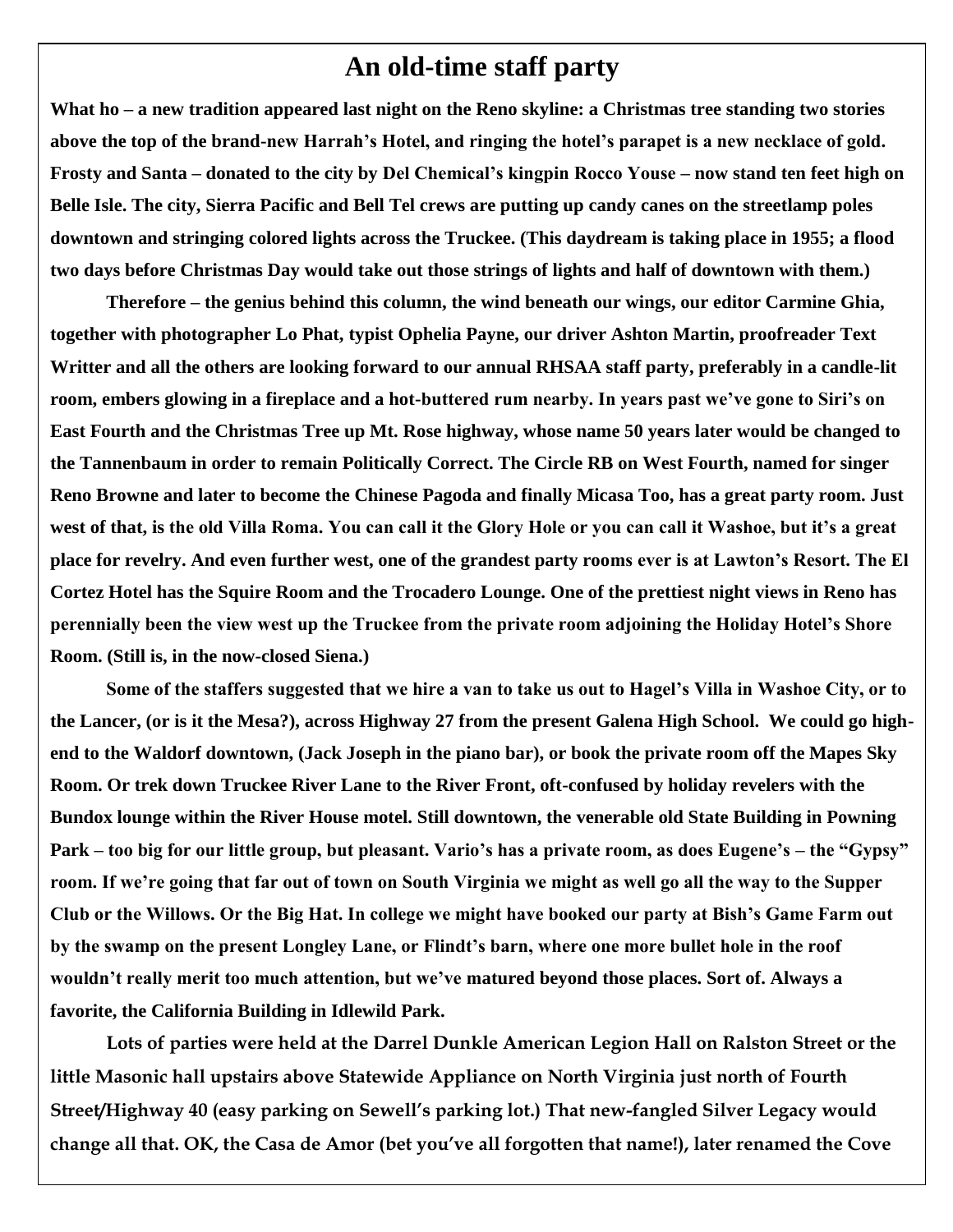**and finally just Miguel's at the end of town on South Virginia by Mt. Rose Street caters to parties, if you can tolerate a reindeer chimichanga. Even further out, we can try to book the Continental Lodge, either in their Central Park Lounge or the private room in the south end of the restaurant. The Doll House out South Virginia has a good dance floor. We could go out East Fourth almost to the Sparks line and try for the Gay-Nor Room in the Big Y, or the private room in the back of the Chuck Wagon down the street but every time we go to Sparks the Stockwell twins and Geno Martini crash our parties. We"ve tried for the Nugget"s once-convention-center-later-Trader Dick"s on the north side of B Street in Sparks but it"s a pretty popular venue.**

**Anyway, the RHS Alumni Association"s Staff Christmas Party will be a doozy, if and wherever somebody will have us.** 

*And at this point, somebody with more sense than editor Ghia should point out that the above is in jest, to bring back a few pleasant recollections of Reno High parties of yesteryear – we're not really having a "staff" party in 2010….*

*Contact the Social Director at carmineghia@live.com*

### **2011 RHS ALUMNI ASSOCIATION BOARD OF TRUSTEE MEMBERS**

#### **Officers:**

President - J.D. Schnabel (Retired Teacher) Vice President - Scott Jordan (1986) Membership Chairman - Nettie Wong (1956) Secretary - Maurine Tuckett (1952) Treasurer - Gloria Garaventa (1951)

### **Members:**

Betty Jo Baker (1951) Neal Cobb (1958) Tom Farrer (1956) Jerry Fenwick (1953) Lorrie Hadlock (1967) Betty Munley (1951) Lois Nuernberg(1963) Larry Pizorno (1956)

Office Administrator (non-board member): Daryl Pelizzari (1952)

If you would like to serve on the board, contact the office at 825-2586. You are also welcome to attend our monthly board meetings, which are held on the  $4<sup>th</sup>$  Thursday of every month.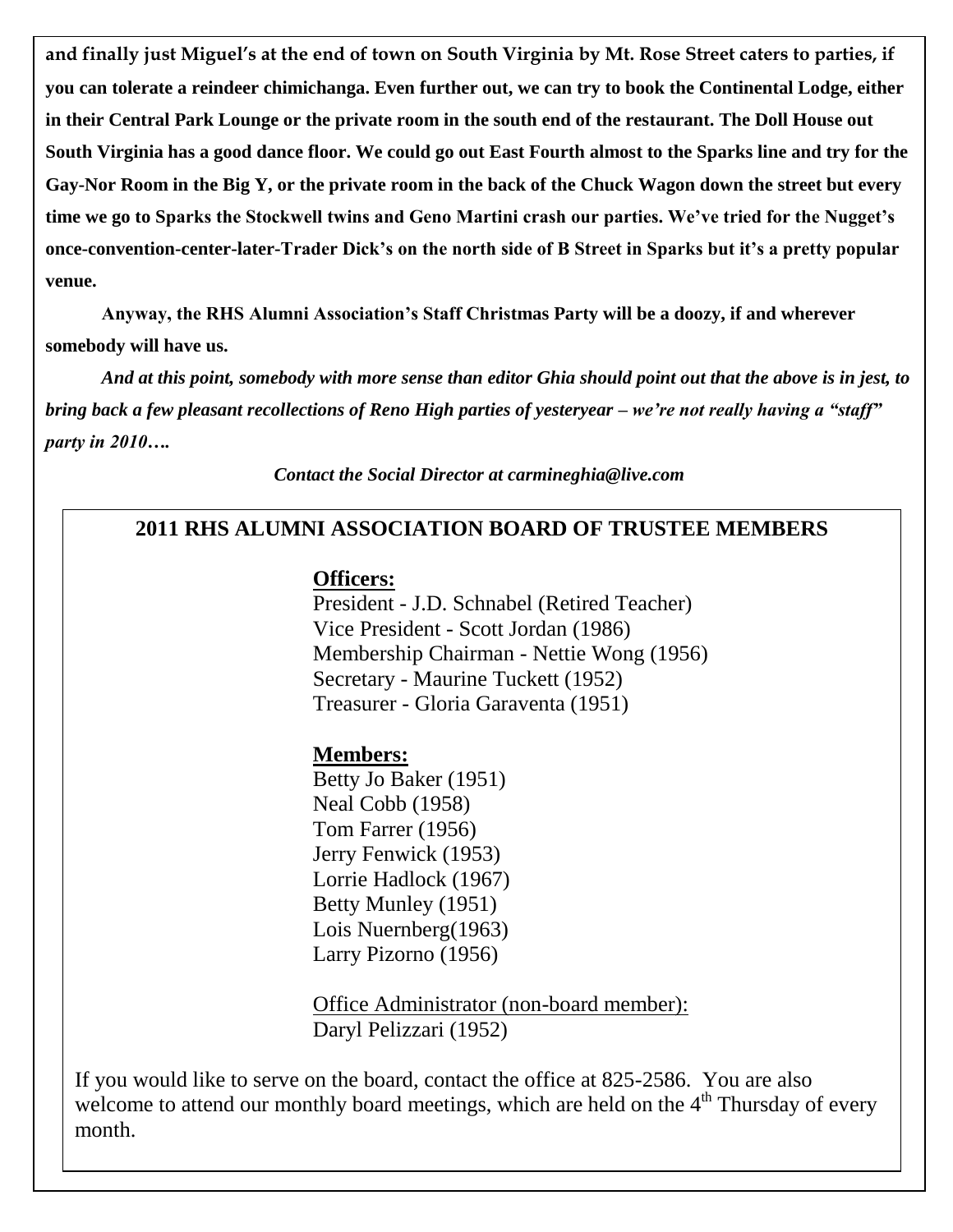# **THIS & THAT**

- **RHS Principal Robert Sullivan**, while a teacher at Manogue High School, was the Reno High varsity girls basketball coach from 1989 to 1991. Also, he was named Principal of the Year by *Reno News & Review* ... for the third time.

- **Lt Col Scott Maryott**, Senior ROTC Instructor, received the KRNV Channel 4 Excellence in Education Award for October.

- **Reno Municipal Court Judge Paul Hickman**, Class of 1962, died in an automobile accident on October 21, 2010. Our condolences go out to his family and friends.

- **George Ochs**, Reno High wrestling coach and science and math teacher from 1973 to 1996, was inducted into the Nevada Chapter of the National Wrestling Hall of Fame.

- We have over 1,000 hits on our website each month. A hit is someone who logs on and views the site.

- The Reno High boys and girls tennis teams were the High Sierra League Champs and won the Northern Nevada 4-A championship but lost in state competition.

- The girls soccer team was the High Desert League champs and the 4-A Academic State champions.

-The volleyball teams were the High Desert League champs.

- The marching band placed  $3<sup>rd</sup>$  in the Nevada State Band competition and was named the best Percussion at state.

- At the Nevada Day Parade, the marching band, Huskie Battalion, and Cheerleaders placed first.

If you have some interesting tidbits that you would like to share, please pass them along to us.

## **WHAT JEFF FOXWORTHY HAD TO SAY ABOUT NEVADANS**:

- If it is 75 degrees one day and 45 then next, you live in NV

- If you ski in the morning and golf in the afternoon, you live in NV

- If someone in a Home Depot store offers you assistance and they don't work there, you live in NV.

- If you've had a lengthy telephone conversation with someone who dialed the wrong number, you live in NV.

- If you measure distance in hours, you live in NV.

-If driving is better in the winter because the potholes are filled with snow, you live in NV.

- If you know all 4 seasons: almost winter, winter, still winter, and road construction, you live in NV.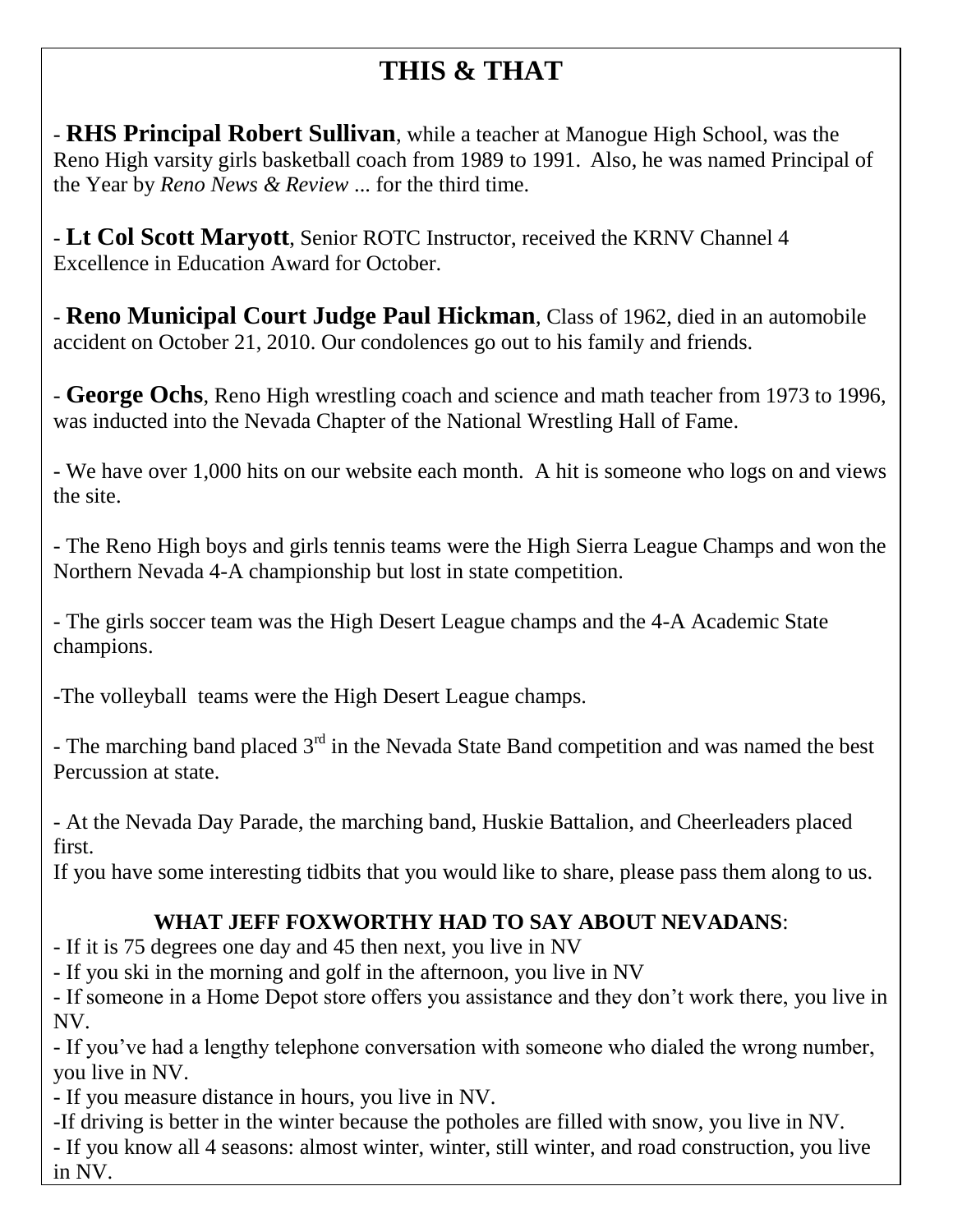

RHS Student Body President Shawn Choo-Murphy presents a plague to Link Piazzo

## RHS BASKETBALL COURT NAME FOR PIAZZO

At a school assembly in September, Reno High School honored Link Piazzo, Class of 1937, by naming the basketball court after him. Thanks to his donation, the gym was renovated last summer that included a new floor. Link's signature was placed on one side of the floor in commemoration of his generous donation of \$40,000. An innovative floor design of a leaning Huskie on a block R was created by teachers Tomas Macaluso and Matt Ochs. The bleachers were also replaced with beautiful blond colored ones that allow for large middle isles with handrails for walking up and down. The old bleachers have been there since 1951 when the school was built. Over the years, Link has donated funds for cheerleader uniforms, a soundproof wall in the band room, and equipment for the flag team. Eleven years ago, Piazzo made a \$400,000 donation to help fund the building of the alumni center/museum that bears his name. At the school creremony a video was shown depicting Link's life as a war hero, an entrepreneur, and a valued and adored member of the Reno High School family.



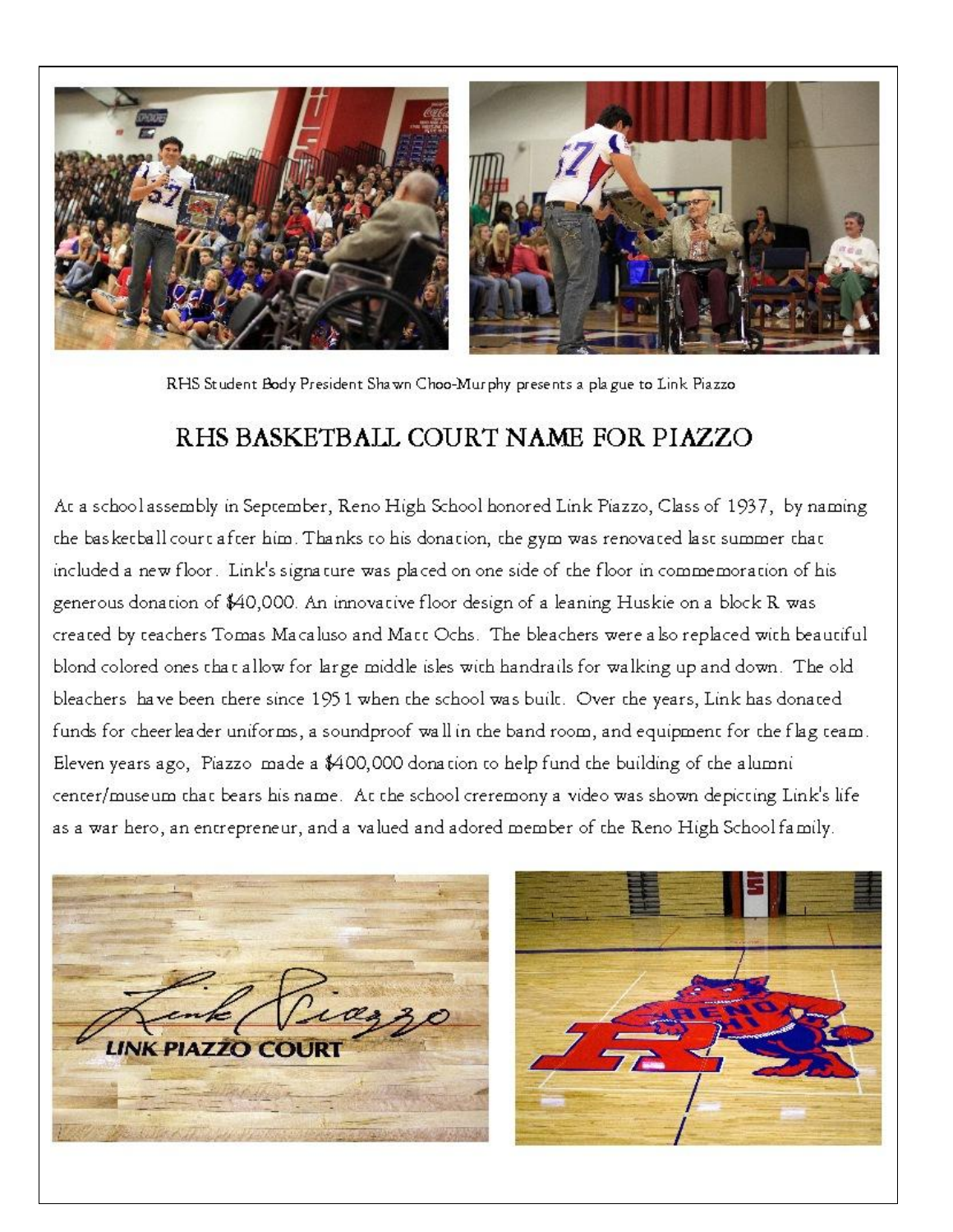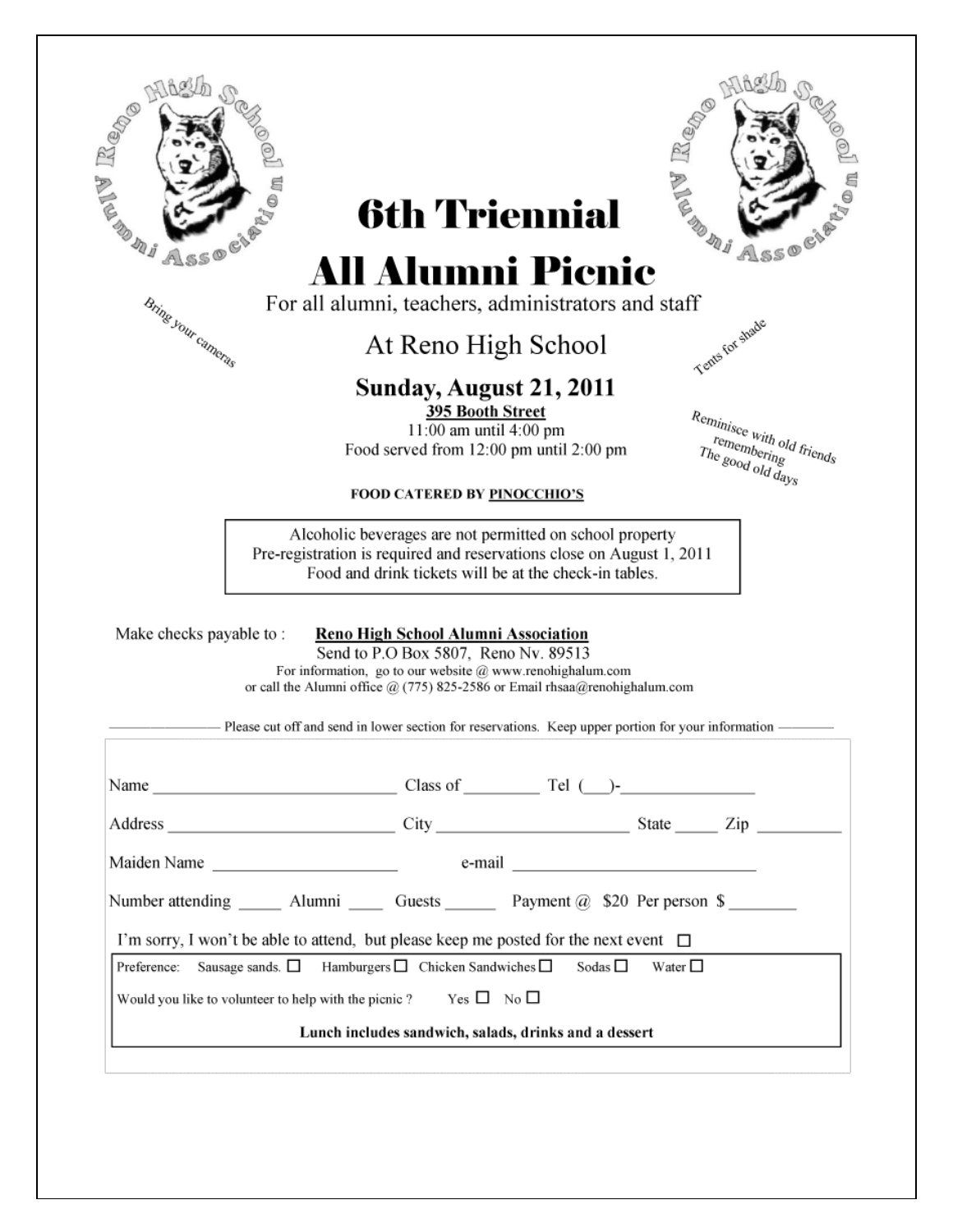## *A new RHSAA Web Page is launched!*



On October 7<sup>th</sup>, our new web page was launched with all new graphics, **photos and guest book entries, built with Microsoft Expression Web/Design by our webmaster Cal Pettengill ("56).**

**The first Association web page was created by Joe Granata ("55) in 1999, and rebuilt by Cal a year later, this time with our own domain name [www.renohighalum.com](http://www.renohighalum.com/) .**

**In September of 2001 Cat Brown ("84) of Chaosdesigns launched a new web page using Dreamworks web software. It was a true masterpiece, by a professional web designer.**

**Responding to the need to update that page with expanded RHSAA information, Cal rebuilt the page in July of 2007.**